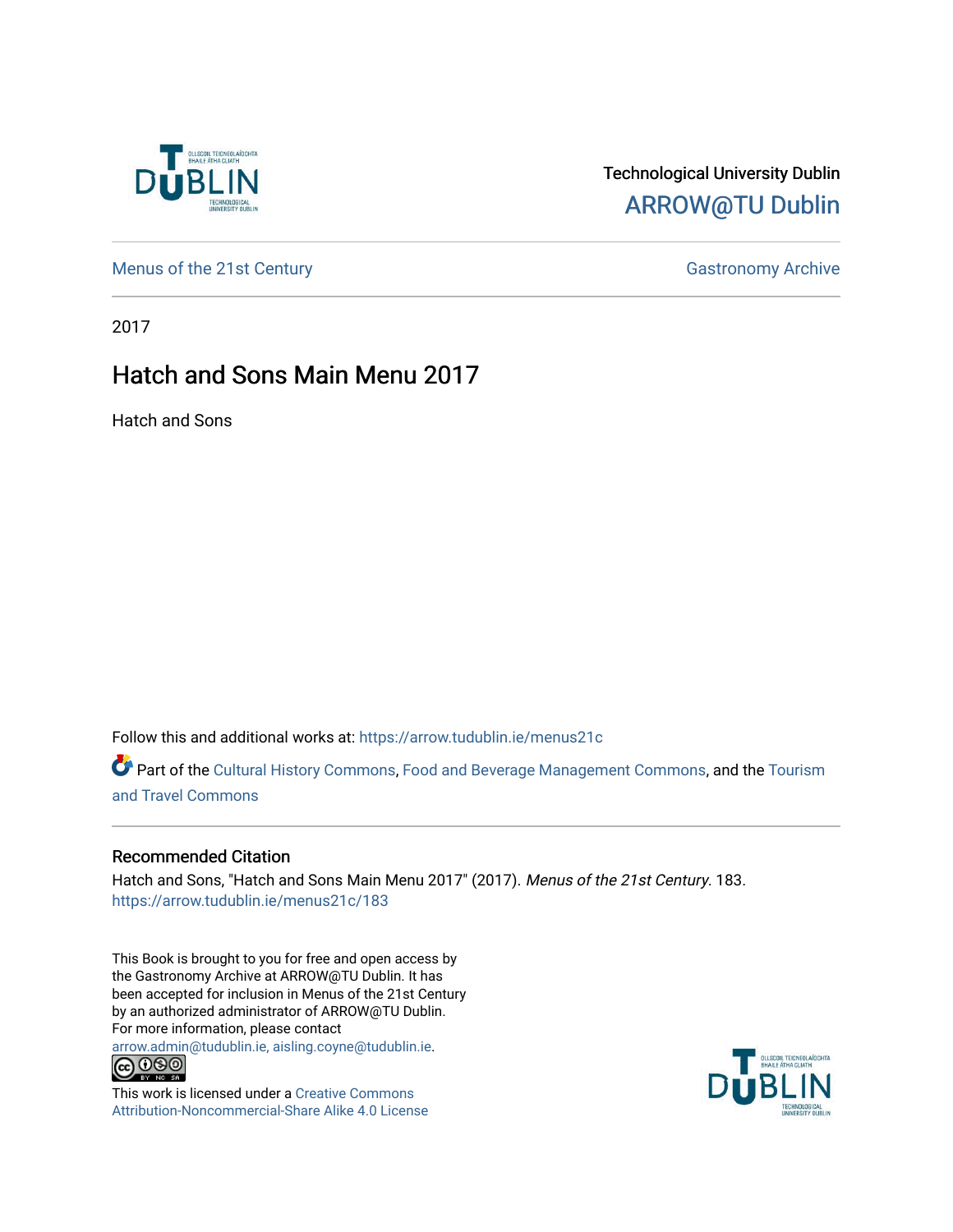



## & SONS

The Little Museum of Dublin 15 St Stephen's Green, Dublin 2, (01) 661 0075

SALADS

| ALL DAY                                                                                    |              |
|--------------------------------------------------------------------------------------------|--------------|
|                                                                                            |              |
| POACHED SEASONAL FRUIT,<br>GRANOLA, KILLOWEN YOGHURT                                       | 3.50         |
| ORGANIC PORRIDGE<br>TOASTED SEEDS, MILK, HONEY                                             | 3,80         |
| TWO SLICES TOASTED<br>BROWN SODA BREAD                                                     | 2,70         |
| SCONE WITH BUTTER & JAM OR MARMALADE 3.50                                                  |              |
| DOUBLE BAKED EGGS, BROWN SODA BREAD,<br>BACON, SAUSAGE, ROAST TOMATO                       | 9.50         |
| DOUBLE BAKED EGGS, ROAST TOMATO<br>AND SODA BREAD<br>SOUP(350ML), BROWN SODA BREAD, BUTTER | 6.50<br>5,80 |
|                                                                                            |              |
| <b>MAINS</b>                                                                               |              |
| BEEF & GUINNESS STEW                                                                       | 10.50        |
|                                                                                            |              |
| FISHCAKES, SALAD                                                                           | 14,00        |
| BURREN SMOKED SALMON PLATE                                                                 | 14,00        |
|                                                                                            |              |
| BLAAS (A SOFT WHITE ROLL FROM WATERFORD)                                                   |              |
| DRY-CURED BACON 5.80 SAUSAGE                                                               | 5.50         |
| TRADITIONAL IRISH SPICED BEEF.<br>COOLEA, ONION RELISH, RAPESEED MAYO $\ $ 6.75            |              |
| ST TOLA GOAT'S CHEESE,<br>ROASTED ROOTS, BEETROOT RELISH,<br>TOASTED SEEDS, RAPESEED MAYO  | 6.75         |
| PULLED SPICED BRISKET, CULTURED FOOD<br>COMPANY KIMCHI, TOMATO & RAPESEED MAYO             | 7.50         |
| WICKLOW CHEDDAR, ROAST IRISH HAM,<br>RELISH, TOMATO, RAPESEED MAYO                         | 6,75         |
| IRISH FREE-RANGE CHICKEN, TOMATO,<br>RAPESEED MAYO                                         | 6.75         |
| ADD TODAY'S SALAD 3.00                                                                     |              |

### PRIVATE EVENTS

Hatch and Sons is available for private hire . we can do small private suppers or larger events. if you let one of the team know know what you have in mind we will put together some ideas and costs and come back to you.

| IRISH FREE-RANGE CHICKEN.<br>SODA BREAD CROUTONS, MOSSFIELD,<br>BUTTERMILK DRESSING    | 11.75 |
|----------------------------------------------------------------------------------------|-------|
| ST TOLA GOAT'S CHEESE.<br>ROAST PEAR, CANDIED WALNUTS,<br>VINAIGRETTE                  | 11.75 |
| SMOKED MACKEREL, ROASTED ROOT<br>VEGETABLES, MUSTARD DRESSING                          | 11.75 |
| SUPER-FOODS SALAD WITH HERO<br>SPROUTS AND HEDGEROW DRESSING 11.75<br>ADD CHICKEN 3.00 |       |
| GREEN SALAD                                                                            | 3.50  |

### BOARDS

| CHEESE:<br>COOLEA, MOSSFIELD,<br>ST TOLA, CHUTNEY, CRACKERS                                                 | 12,00 |
|-------------------------------------------------------------------------------------------------------------|-------|
| SMOKED FISH:<br>BURREN SMOKEHOUSE SALMON & MACKEREL,<br>PICKLED CUCUMBER, BROWN SODA BREAD,<br>CREAM CHEESE | 14.00 |
| MIXED:<br>BURREN SMOKEHOUSE SALMON, SPICED<br>BEEF, COOLEA, BROWN SODA BREAD,<br>CREAM CHEESE, PICKLE       | 15.00 |

### CAKES AND BAKING

| FRUIT CRUMBLE AND CREAM5.70                                          |
|----------------------------------------------------------------------|
| FLOURLESS ORANGE-ALMOND CAKE4.70                                     |
| BROWNIE 3.70                                                         |
| CARROT CAKE 4.70                                                     |
| FARMHOUSE COOKIE 2.60                                                |
| MURPHY'S ICE CREAM, 125 ML TUB 3.95<br>(VANILLA, CARAMEL, CHOCOLATE) |

### SUPPER CLUB

On the third Wednesday of each month we host an evening devoted in one form or another to Irish food. Its a celebration really,

The evening kicks off at 7pm and includes wine and a three-course supper.

If interested please let us know and we will tell you more. Information on the next event will be on the blackboard. The cost is €35.